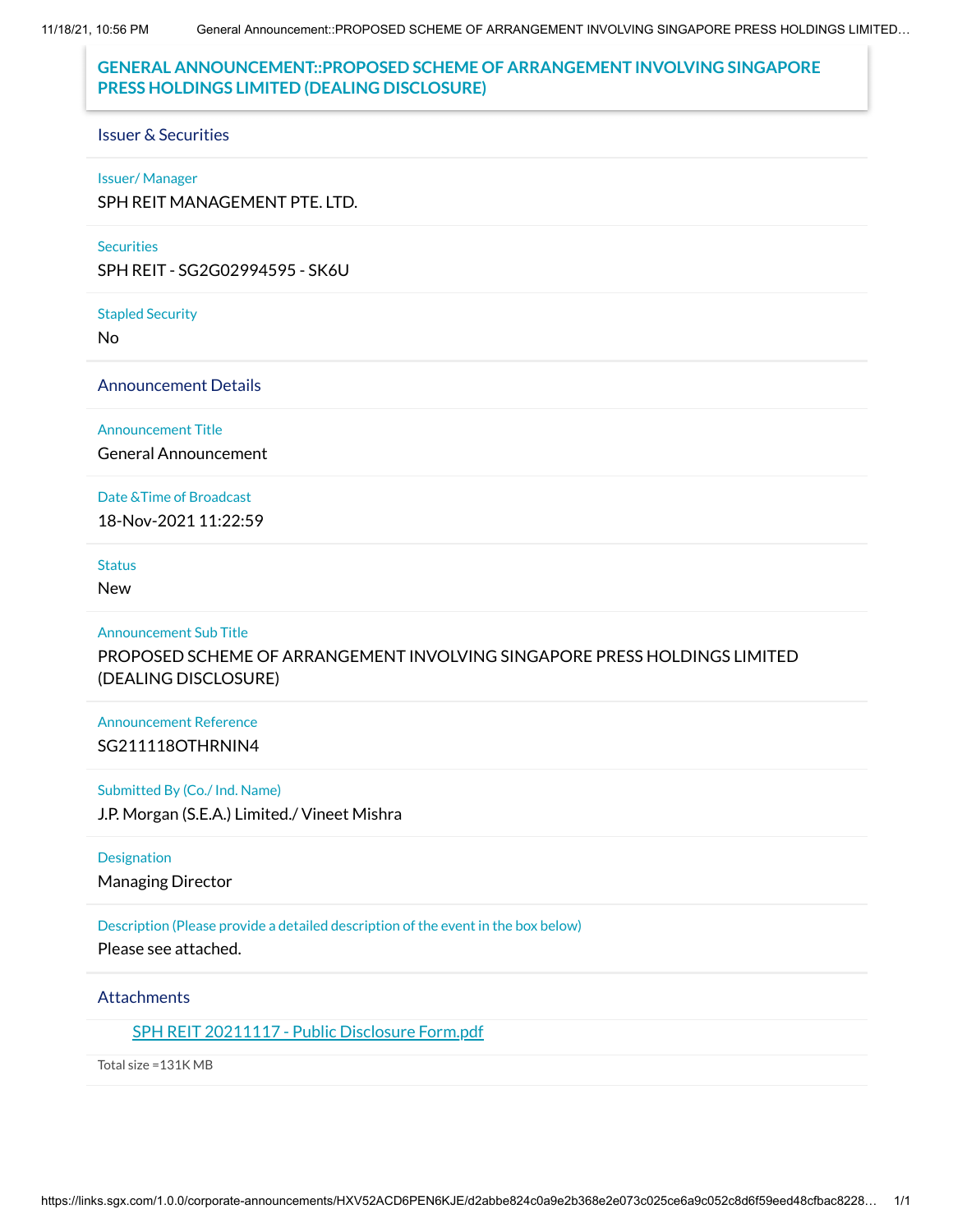## **PROPOSED ACQUISITION OF SINGAPORE PRESS HOLDINGS BY WAY OF A SCHEME OF ARRANGEMENT**

## **DEALINGS DISCLOSURE**

## **1. INTRODUCTION**

J. P. Morgan (S.E.A.) Limited ("**JPMSEAL**") refers to the proposed scheme of arrangement (the "**Scheme**") to be undertaken by Singapore Press Holdings Limited (the "**Company**") and Keppel Pegasus Pte. Ltd. (the "**Offeror**") (which is a wholly-owned subsidiary of Keppel Corporation Limited ("**KCL**")) pursuant to Section 210 of the Companies Act, Chapter 50 of Singapore, involving, inter alia, (i) the distribution of units in SPH REIT held by the Company to the shareholders of the Company on a pro-rata basis and (ii) the Offeror acquiring the entire share capital of the Company (other than those already owned, controlled or agreed to be acquired by the Offeror and its concert parties), the consideration for which include units in Keppel REIT, which was announced on 2 August 2021 (the "**Joint Announcement**").

As stated in the Joint Announcement, JPMSEAL is the financial adviser to the Offeror in respect of the Scheme.

All capitalised terms used and not defined herein shall have the same meanings given to them in the Joint Announcement.

## **2. DISCLOSURE OF DEALINGS**

Pursuant to Rule 12.1 of the Singapore Code on Take-overs and Mergers (the "**Code**") and the Practice Statement on the Exemption of Connected Fund Managers and Principal Traders under the Code, JPMSEAL wishes to announce the dealings by its associates in the relevant securities of SPH REIT on **17 November 2021**, details of which are set out in the Schedule hereto.

Issued by **J.P. Morgan (S.E.A.) Limited** 

18 November 2021 Singapore